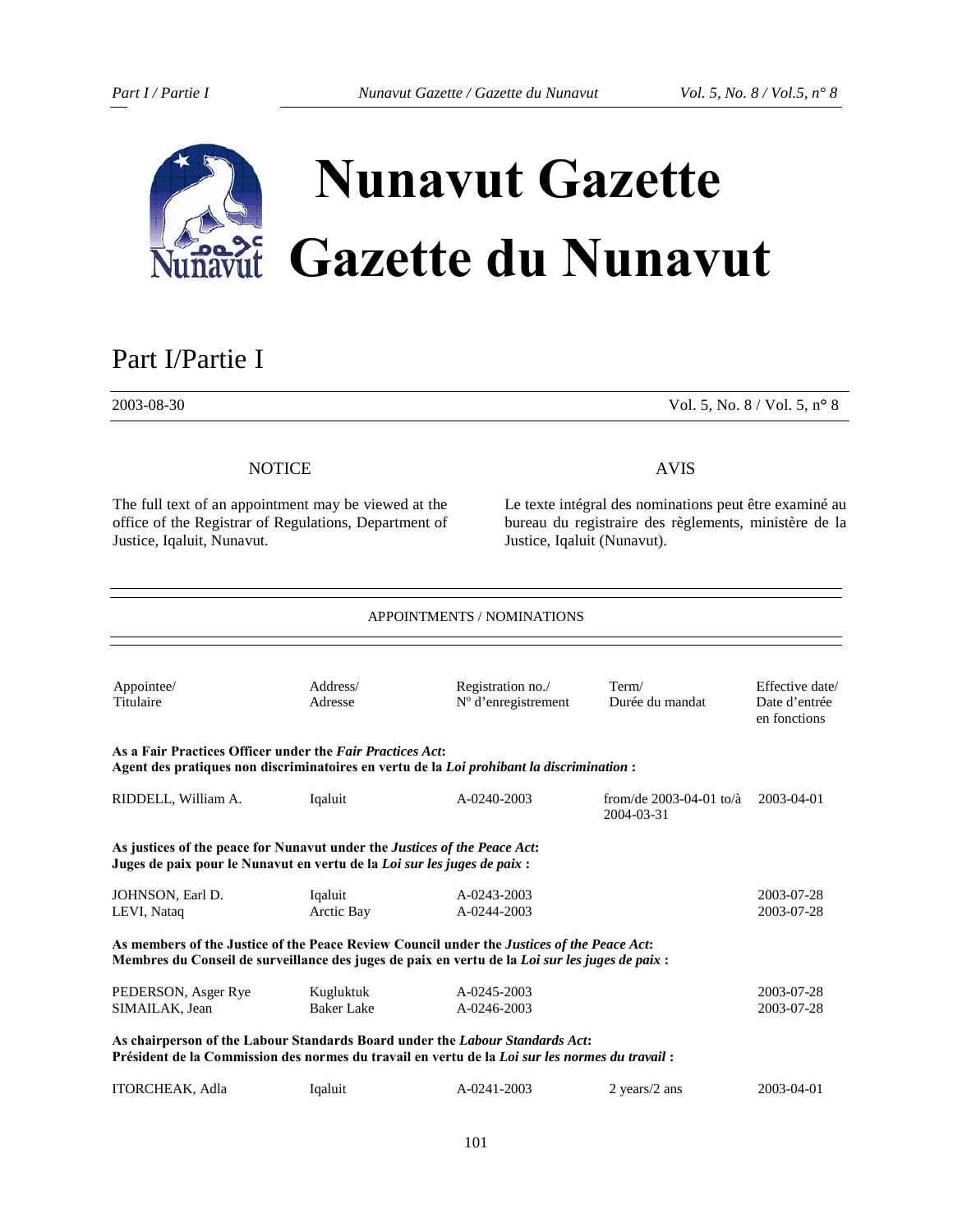| Part I / Partie I                                                                                                                                                                                                                                                                                                                                                                                                                 |                                                                                                                                             | Nunavut Gazette / Gazette du Nunavut                                                                                                               |                                                                  | <i>Vol.</i> 5, <i>No.</i> $8 / Vol. 5$ , $n^{\circ} 8$                                                                                   |  |
|-----------------------------------------------------------------------------------------------------------------------------------------------------------------------------------------------------------------------------------------------------------------------------------------------------------------------------------------------------------------------------------------------------------------------------------|---------------------------------------------------------------------------------------------------------------------------------------------|----------------------------------------------------------------------------------------------------------------------------------------------------|------------------------------------------------------------------|------------------------------------------------------------------------------------------------------------------------------------------|--|
| Appointee/<br>Titulaire                                                                                                                                                                                                                                                                                                                                                                                                           | Address/<br>Adresse                                                                                                                         | Registration no./<br>N° d'enregistrement                                                                                                           | Term/<br>Durée du mandat                                         | Effective date/<br>Date d'entrée<br>en fonctions                                                                                         |  |
| As a member of the Legal Services Board of Nunavut under the Legal Services Act:<br>Membre de la Commission des services juridiques du Nunavut en vertu de la Loi sur les services juridiques :                                                                                                                                                                                                                                   |                                                                                                                                             |                                                                                                                                                    |                                                                  |                                                                                                                                          |  |
| AKKIKUNGNAQ, Peter                                                                                                                                                                                                                                                                                                                                                                                                                | Gjoa Haven                                                                                                                                  | A-0282-2003                                                                                                                                        | 2 years/2 ans                                                    | 2003-04-01                                                                                                                               |  |
| As an inspector under the Liquor Act:<br>Inspecteur en vertu de la Loi sur les boissons alcoolisées :                                                                                                                                                                                                                                                                                                                             |                                                                                                                                             |                                                                                                                                                    |                                                                  |                                                                                                                                          |  |
| AKEEAGOK, David                                                                                                                                                                                                                                                                                                                                                                                                                   | Iqaluit                                                                                                                                     | A-0263-2003                                                                                                                                        |                                                                  | 2003-07-14                                                                                                                               |  |
| As persons designated by the Minister to issue special occasion permits under the Liquor Act:<br>Personnes désignées par le ministre pour délivrer des permis de circonstance en vertu de la Loi sur les boissons<br><i>alcoolisées:</i>                                                                                                                                                                                          |                                                                                                                                             |                                                                                                                                                    |                                                                  |                                                                                                                                          |  |
| AKEEAGOK, David<br>ALFONZO, Peter<br>ANAWAK, Leanne<br><b>BUCHAN, Alex Sandy</b><br>COOPER, Sheila Fay<br>ELGOK, Betty Maureen<br>Komik<br>JACKSON, Tracey<br>SHAW, Caldrin Charles<br>WILKINSON, Warwick<br>As a Health Officer for every Health District in Nunavut under the Public Health Act:<br>: Agent de la santé de chaque district sanitaire du Nunavut en vertu de la Loi sur la santé publique<br>O'BRIEN, Fred Peter | Iqaluit<br>Rankin Inlet<br>Rankin Inlet<br>Kugluktuk<br>Kugluktuk<br>Kugluktuk<br>Rankin Inlet<br>Kugluktuk<br>Rankin Inlet<br>Rankin Inlet | A-0264-2003<br>A-0275-2003<br>A-0274-2003<br>A-0280-2003<br>A-0278-2003<br>A-0279-2003<br>A-0276-2003<br>A-0281-2003<br>A-0277-2003<br>A-0290-2003 |                                                                  | 2003-07-14<br>2003-07-14<br>2003-07-14<br>2003-07-14<br>2003-07-14<br>2003-07-14<br>2003-07-14<br>2003-07-14<br>2003-07-14<br>2003-08-07 |  |
| As chairperson of the Social Assistance Appeal Board under the Social Assistance Act:<br>Présidente de la Commission d'appel de l'assistance sociale en vertu de la Loi sur l'assistance sociale :                                                                                                                                                                                                                                |                                                                                                                                             |                                                                                                                                                    |                                                                  |                                                                                                                                          |  |
| ALEELEE-AKNAVIGAK,<br>Vivienne                                                                                                                                                                                                                                                                                                                                                                                                    | Cambridge Bay                                                                                                                               | A-0253-2003                                                                                                                                        | 2 years/2 ans                                                    | 2003-08-01                                                                                                                               |  |
| As members of the Social Assistance Appeal Board under the Social Assistance Act:<br>Membres de la Commission d'appel de l'assistance sociale en vertu de la Loi sur l'assistance sociale :                                                                                                                                                                                                                                       |                                                                                                                                             |                                                                                                                                                    |                                                                  |                                                                                                                                          |  |
| AGLAK, Tabitha<br>ALEELEE-AKNAVIGAK,<br>Vivienne                                                                                                                                                                                                                                                                                                                                                                                  | Pond Inlet<br>Cambridge Bay                                                                                                                 | A-0249-2003<br>A-0254-2003                                                                                                                         | 2 years/2 ans<br>2 years/2 ans                                   | 2003-08-01<br>2003-08-01                                                                                                                 |  |
| EECHERK, Mary<br><b>IPAKOHAK, Frank</b><br><b>QUMANGAT, Johnny</b><br>RENNIE, Gordon                                                                                                                                                                                                                                                                                                                                              | Rankin Inlet<br>Kugluktuk<br>Igloolik<br>Iqaluit                                                                                            | A-0251-2003<br>A-0252-2003<br>A-0250-2003<br>A-0255-2003                                                                                           | 2 years/2 ans<br>2 years/2 ans<br>2 years/2 ans<br>2 years/2 ans | 2003-08-01<br>2003-08-01<br>2003-08-01<br>2003-08-01                                                                                     |  |
| As Deputy Registrar of Regulations under the Statutory Instruments Act:                                                                                                                                                                                                                                                                                                                                                           |                                                                                                                                             |                                                                                                                                                    |                                                                  |                                                                                                                                          |  |

**Sous-registraire des règlements en vertu de la** *Loi sur les textes réglementaires* **:** 

| PARE. Maria | Igaluit | A-0247-2003 | 2003-08-01 |
|-------------|---------|-------------|------------|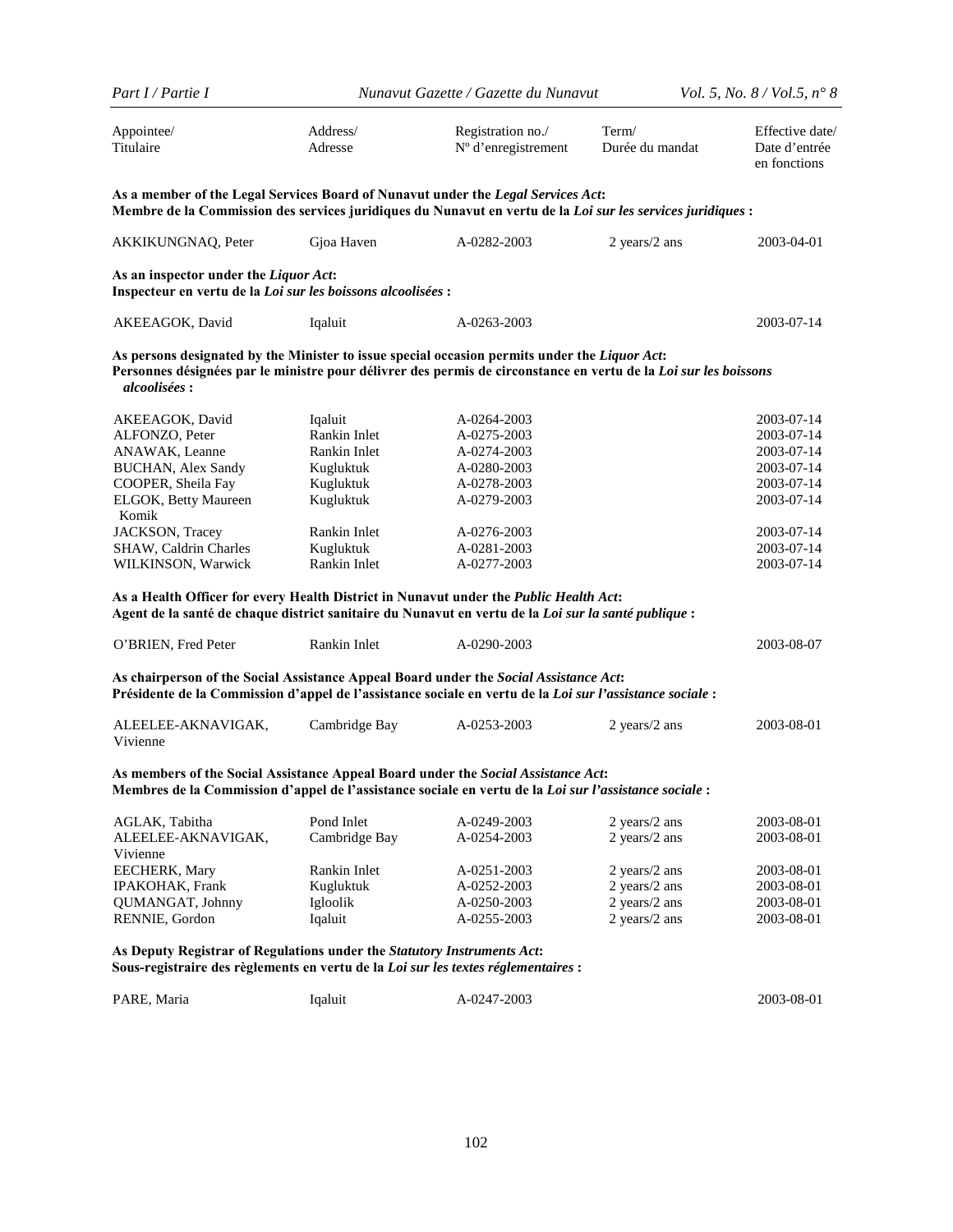### REVOCATIONS / RÉVOCATIONS

| Name/Nom                                                                                                                                         | Revocation no./<br>N° de révocation | Date/Date  | Original Appointment/<br>Première nomination |  |  |  |
|--------------------------------------------------------------------------------------------------------------------------------------------------|-------------------------------------|------------|----------------------------------------------|--|--|--|
| LABOUR STANDARDS ACT-chairperson of the Labour Standards Board<br>LOI SUR LES NORMES DU TRAVAIL-président de la Commission des normes du travail |                                     |            |                                              |  |  |  |
| GILHULLY, Chuck                                                                                                                                  | A-0248-2003                         | 2003-07-29 | A-0632-2002                                  |  |  |  |
| <b>LABOUR STANDARDS ACT—member of the Labour Standards Board</b><br>LOI SUR LES NORMES DU TRAVAIL—membre de la Commission des normes du travail  |                                     |            |                                              |  |  |  |
| <b>ITORCHEAK, Adla</b>                                                                                                                           | A-0242-2003                         | 2003-07-28 | A-0104-2003                                  |  |  |  |
| <b>LIQUOR ACT-inspectors</b><br>LOI SUR LES BOISSONS ALCOOLISÉES-inspecteurs                                                                     |                                     |            |                                              |  |  |  |
|                                                                                                                                                  |                                     |            |                                              |  |  |  |
| ANGOYUAK, Annie                                                                                                                                  | A-0256-2003                         | 2003-07-14 | A-0773-2000                                  |  |  |  |
| COMIN, Wade                                                                                                                                      | A-0259-2003                         | 2003-07-14 | A-0775-2000                                  |  |  |  |
| HUGHES, Geoff                                                                                                                                    | A-0262-2003                         | 2003-07-14 | A-0774-2000                                  |  |  |  |
| JAY, Tony                                                                                                                                        | A-0260-2003                         | 2003-07-14 | A-1264-98                                    |  |  |  |
| MOSLEY, Michael K.                                                                                                                               | A-0257-2003                         | 2003-07-14 | A-0532-97                                    |  |  |  |
| TOOTOO, Victor                                                                                                                                   | A-0261-2003                         | 2003-07-14 | A-079-2003                                   |  |  |  |
| VERSTAGE, Hendrick                                                                                                                               | A-0265-2003                         | 2003-07-14 | NS-1125-88                                   |  |  |  |
| <b>LIQUOR ACT-special occasion permit issuers</b>                                                                                                |                                     |            |                                              |  |  |  |
| LOI SUR LES BOISSONS ALCOOLISÉES—émetteurs de permis de circonstance                                                                             |                                     |            |                                              |  |  |  |
|                                                                                                                                                  | A-0270-2003                         | 2003-07-14 | A-0894-97                                    |  |  |  |
| FOSTER, Kyla                                                                                                                                     | A-0272-2003                         | 2003-07-14 | A-0128-93                                    |  |  |  |
| KADLAK, Eva                                                                                                                                      |                                     |            |                                              |  |  |  |
| MOBBS, Janice                                                                                                                                    | A-0266-2003                         | 2003-07-14 | A-0521-98                                    |  |  |  |
| MOBBS, Janice                                                                                                                                    | A-0269-2003                         | 2003-07-14 | A-0895-97                                    |  |  |  |
| RACINE, Helene                                                                                                                                   | A-0271-2003                         | 2003-07-14 | A-0127-93                                    |  |  |  |
| SHARP, Sylvia                                                                                                                                    | A-0267-2003                         | 2003-07-14 | A-0522-98                                    |  |  |  |
| WHITE, Boyd                                                                                                                                      | A-0268-2003                         | 2003-07-14 | A-0436-98                                    |  |  |  |
| TERRITORIAL PARKS ACT-park officers<br><b>LOI SUR LES PARCS TERRITORIAUX—agents des parcs</b>                                                    |                                     |            |                                              |  |  |  |
| KADLUTSIAK, Josiah                                                                                                                               | A-0284-2003                         | 2003-08-12 | A-0215-2000                                  |  |  |  |
| MILLER, Bryce                                                                                                                                    | A-0283-2003                         | 2003-08-12 | A-0623-2002                                  |  |  |  |
| <b>TRAVEL AND TOURISM ACT-tourism officers</b><br>LOI SUR LE TOURISME-agents de tourisme                                                         |                                     |            |                                              |  |  |  |
| KADLUTSIAK, Josiah                                                                                                                               | A-0285-2003                         | 2003-08-12 | A-0280-2003                                  |  |  |  |
|                                                                                                                                                  | A-0286-2003                         | 2003-08-12 |                                              |  |  |  |
| MILLER, Bryce                                                                                                                                    |                                     |            | A-0613-2002                                  |  |  |  |
| <b>WILDLIFE ACT-Superintendent of Wildlife</b><br>LOI SUR LA FAUNE-surintendant de la faune                                                      |                                     |            |                                              |  |  |  |
| ATKINSON, Stephen                                                                                                                                | A-0289-2003                         | 2003-08-12 | A-0711-2000                                  |  |  |  |
| <b>WILDLIFE ACT-wildlife officers</b><br>LOI SUR LA FAUNE-agents de la faune                                                                     |                                     |            |                                              |  |  |  |
| KADLUTSIAK, Josiah                                                                                                                               | A-0288-2003                         | 2003-08-12 |                                              |  |  |  |
|                                                                                                                                                  |                                     |            | A-0261-2000                                  |  |  |  |
| MILLER, Bryce                                                                                                                                    | A-0287-2003                         | 2003-08-12 | A-0620-2002                                  |  |  |  |
|                                                                                                                                                  |                                     |            |                                              |  |  |  |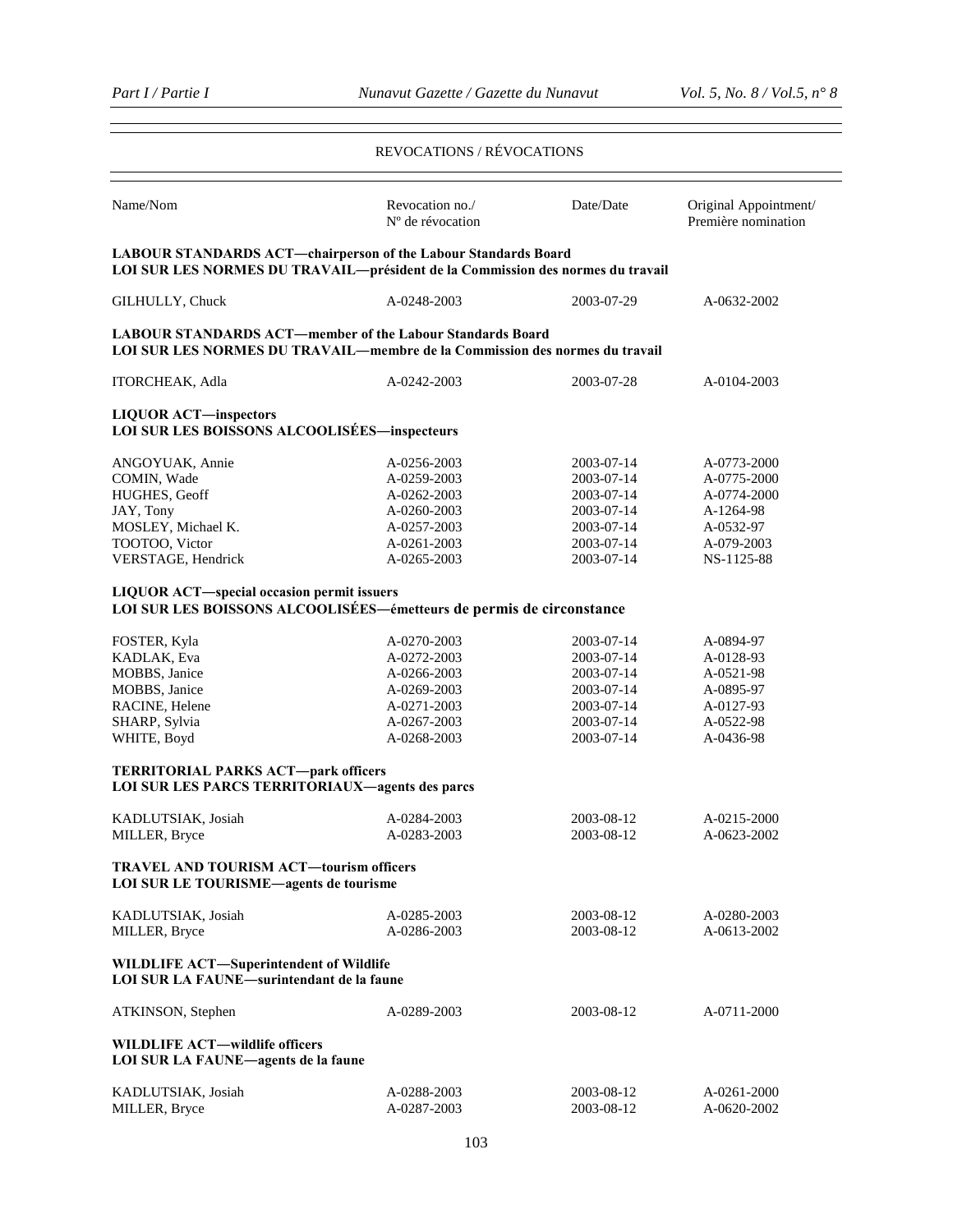## GOVERNMENT NOTICES (REGISTRIES) / AVIS DU GOUVERNEMENT (BUREAUX D'ENREGISTREMENT)

### **NOTICES OF REGISTRATION OF EXTRA-TERRITORIAL CORPORATIONS (subsection 285(1)): AVIS D'ENREGISTREMENT DE SOCIÉTÉS PAR ACTIONS EXTRATERRITORIALES [paragraphe 285(1)] :**

| Corporation/<br>Société par actions                                                                                                                                             | Corporation<br>no.<br>$No$ de la<br>société par<br>actions | Registered Office/<br>Bureau enregistré               | Jurisdiction/<br>Autorité<br>législative | Date of<br>registration/<br>Date d'enregistre-<br>ment |
|---------------------------------------------------------------------------------------------------------------------------------------------------------------------------------|------------------------------------------------------------|-------------------------------------------------------|------------------------------------------|--------------------------------------------------------|
| <b>BEUTEL, GOODMAN &amp;</b><br><b>COMPANY LTD. / BEUTEL,</b><br><b>GOODMAN AND</b><br><b>COMPAGNIE LTÉE.</b>                                                                   | ET 8141                                                    | Box 1734<br>House 562<br>Iqaluit, NU X0A 0H0          | Canada                                   | 2003-08-05                                             |
| <b>O-1 CANADA CORP.</b>                                                                                                                                                         | ET 8142                                                    | Box 1779<br>Building 1088C<br>Iqaluit, NU X0A 0H0     | Nova Scotia/<br>Nouvelle-Écosse          | 2003-08-05                                             |
| AVIVA CANADA INC.                                                                                                                                                               | ET 8143                                                    | Box 1779<br>Building 1088C<br>Iqaluit, NU X0A 0H0     | Ontario                                  | 2003-08-05                                             |
| <b>J.P.MORGAN FLEMING</b><br><b>ASSET MANAGEMENT</b><br>(CANADA) INC./GESTION<br>D'ACTIF J.P. MORGAN<br>FLEMING (CANADA) INC.                                                   | ET 8145                                                    | <b>BOX 1779</b><br>House 1088C<br>Iqaluit, NU X0A 0H0 | Canada                                   | 2003-08-05                                             |
| <b>MICHELIN NORTH</b><br><b>AMERICA (CANADA)</b><br><b>INC./MICHELIN</b><br><b>AMÉRIQUE DU NORD</b><br>(CANADA) INC.                                                            | ET 8146                                                    | Box 1779<br>Building 1088C<br>Iqaluit, NU X0A 0H0     | Canada                                   | 2003-08-06                                             |
| <b>LAYFIELD</b><br><b>ENVIRONMENTAL</b><br><b>SYSTEMS LTD.</b>                                                                                                                  | ET 8147                                                    | <b>BOX 1734</b><br>House 562<br>Iqaluit, NU X0A 0H0   | Alberta                                  | 2003-08-06                                             |
| <b>FIDELITY RETIREMENT</b><br><b>SERVICES COMPANY OF</b><br><b>CANADA</b><br><b>LIMITED/COMPAGNIE DE</b><br><b>SERVICES DE RETRAITE</b><br><b>FIDELITY DU CANADA</b><br>LIMITÉE | ET 8148                                                    | House 562<br>Box 1734<br>Iqaluit, NU X0A 0H0          | Ontario                                  | 2003-08-06                                             |
| <b>MICROSOFT BUSINESS</b><br><b>SOLUTIONS CANADA</b><br><b>CO/COMPAGNIE DE</b><br><b>SOLUTIONS D'AFFAIRES</b><br><b>MICROSOFT CANADA</b>                                        | ET 8149                                                    | Box 1779<br>Building 1088C<br>Iqaluit, NU X0A 0H0     | Nova Scotia/<br>Nouvelle-Écosse          | 2003-08-06                                             |
| <b>SYSCO FOOD SERVICES</b><br>OF CANADA, INC.                                                                                                                                   | ET 8150                                                    | Box 1779<br>Building 1088C<br>Iqaluit, NU X0A 0H0     | Canada                                   | 2003-08-06                                             |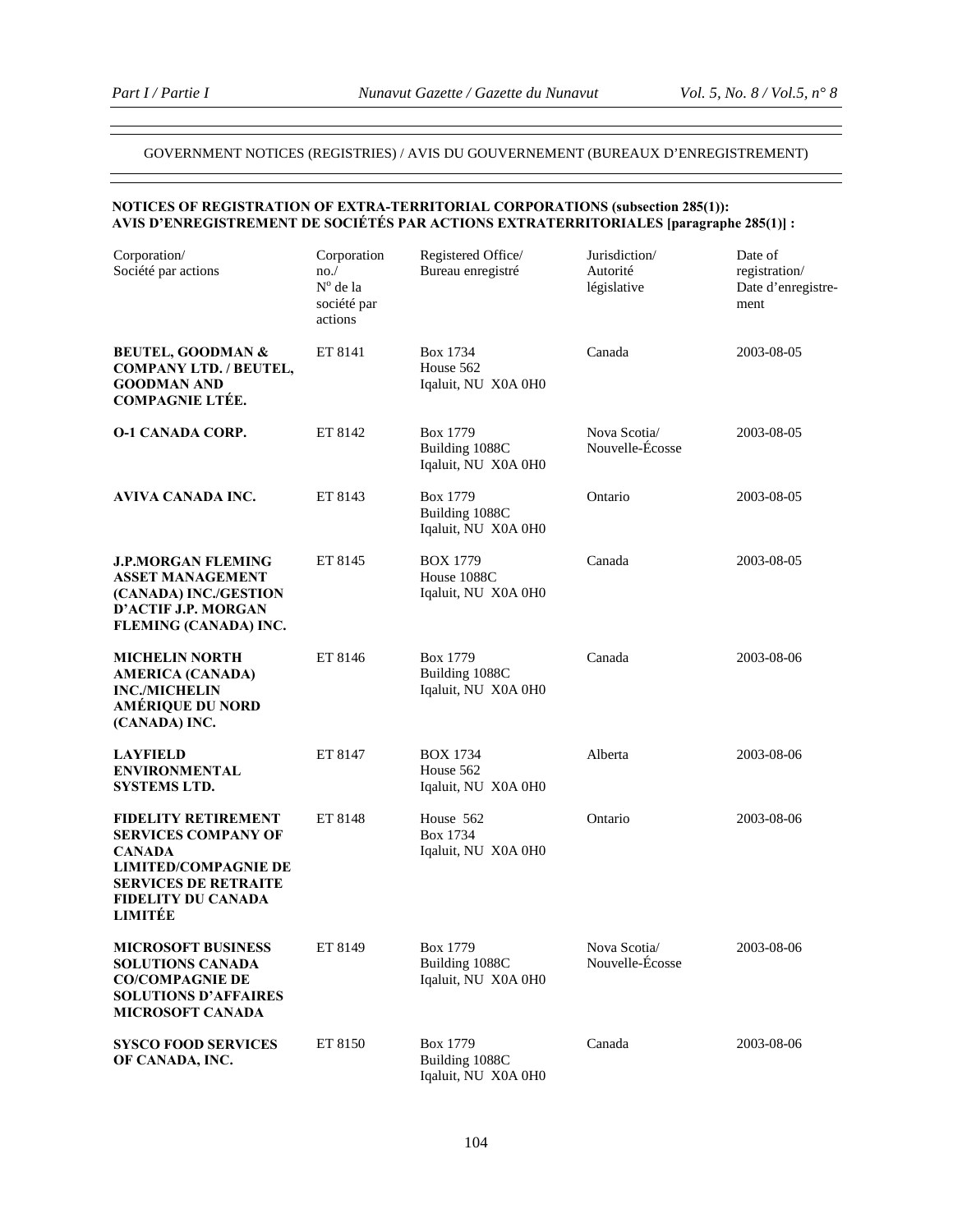*Part I / Partie I Nunavut Gazette / Gazette du Nunavut Vol. 5, No. 8 / Vol.5, n° 8* 

| Corporation/<br>Société par actions                                                                                | Corporation<br>no.<br>N° de la<br>société par<br>actions | Registered Office/<br>Bureau enregistré                                    | Jurisdiction/<br>Autorité<br>législative            | Date of<br>registration/<br>Date<br>d'enregistre-<br>ment |
|--------------------------------------------------------------------------------------------------------------------|----------------------------------------------------------|----------------------------------------------------------------------------|-----------------------------------------------------|-----------------------------------------------------------|
| <b>BERKSHIRE INSURANCE</b><br><b>SERVICES INC./LES</b><br><b>SERVICES EN</b><br><b>ASSURANCES BERSHIRE</b><br>INC. | ET 8151                                                  | Building 1088C<br>Box 1779<br>Iqaluit, NU X0A 0H0                          | Ontario                                             | 2003-08-06                                                |
| <b>BEAULIEU CANADA</b><br><b>COMPANY/COMPAGNIE</b><br><b>BEAULIEU CANADA</b>                                       | ET 8152                                                  | Box 1779<br>Building 1088C<br>Iqaluit, NU X0A 0H0                          | Nova Scotia/<br>Nouvelle-Écosse                     | 2003-08-06                                                |
| <b>CANADA LIFE TRUST</b><br><b>COMPANY/SOCIÉTÉ DE</b><br><b>FIDUCIE CANADA-VIE</b>                                 | ET 8153                                                  | <b>Box 1228</b><br>Building 924<br>Iqaluit, NU X0A 0H0                     | Canada                                              | 2003-08-07                                                |
| <b>CLARICA TRUST</b><br><b>COMPANY/SOCIÉTÉ DE</b><br><b>FIDUCIE CLARICA</b>                                        | ET 8154                                                  | Box 812<br>Building 3042B<br>Iqaluit, NU X0A 0H0                           | Canada                                              | 2003-08-07                                                |
| <b>FEDERAL CREDIT &amp;</b><br><b>CONSULTING CORP.</b>                                                             | ET 8155                                                  | Box 1779<br>Building 1088C<br>Iqaluit, NU X0A 0H0                          | Saskatchewan                                        | 2003-08-13                                                |
| <b>1081798 ONTARIO INC.</b>                                                                                        | ET 8156                                                  | Box 2021<br>Suite 202, Parnaivik<br><b>Building</b><br>Iqaluit, NU X0A 0H0 | Ontario                                             | 2003-08-13                                                |
| <b>RBC ASSET</b><br><b>MANAGEMENT INC./RBC</b><br><b>GESTION D'ACTIFS INC.</b>                                     | ET 8157                                                  | Box 1779<br>Building 1088C<br>Iqaluit, NU X0A 0H0                          | Canada                                              | 2003-08-13                                                |
| <b>ADVENTURE NORTHWEST</b><br>(1998) LTD.                                                                          | ET 8158                                                  | Box 1734<br>House 562<br>Iqaluit, NU X0A 0H0                               | Northwest Territories/<br>Territoires du Nord-Ouest | 2003-08-18                                                |
| (C.C.A.) COMMERCIAL<br><b>CREDIT ADJUSTERS LTD.</b>                                                                | ET 8159                                                  | <b>Box 1734</b><br>House 562<br>Iqaluit, NU X0A 0H0                        | Manitoba                                            | 2003-08-18                                                |
| <b>TEAL FINANCIAL (2003)</b><br>CORP.                                                                              | ET 8160                                                  | Box 1779<br>Building 1088C<br>Iqaluit, NU X0A 0H0                          | Alberta                                             | 2003-08-19                                                |
| TEAL MANAGEMENT INC.                                                                                               | ET 8161                                                  | Box 1779<br>Building 1088C<br>Iqaluit, NU X0A 0H0                          | Alberta                                             | 2003-08-19                                                |
| <b>TEAL ATM MANAGEMENT</b><br>INC.                                                                                 | ET 8162                                                  | Box 1779<br>Building 1088C<br>Iqaluit, NU X0A 0H0                          | Alberta                                             | 2003-08-19                                                |
| <b>ZONEPERFECT</b><br>NUTRITION INC.                                                                               | ET 8163                                                  | Box 1779<br>Building 1088C<br>Iqaluit, NU X0A 0H0                          | Delaware                                            | 2003-08-19                                                |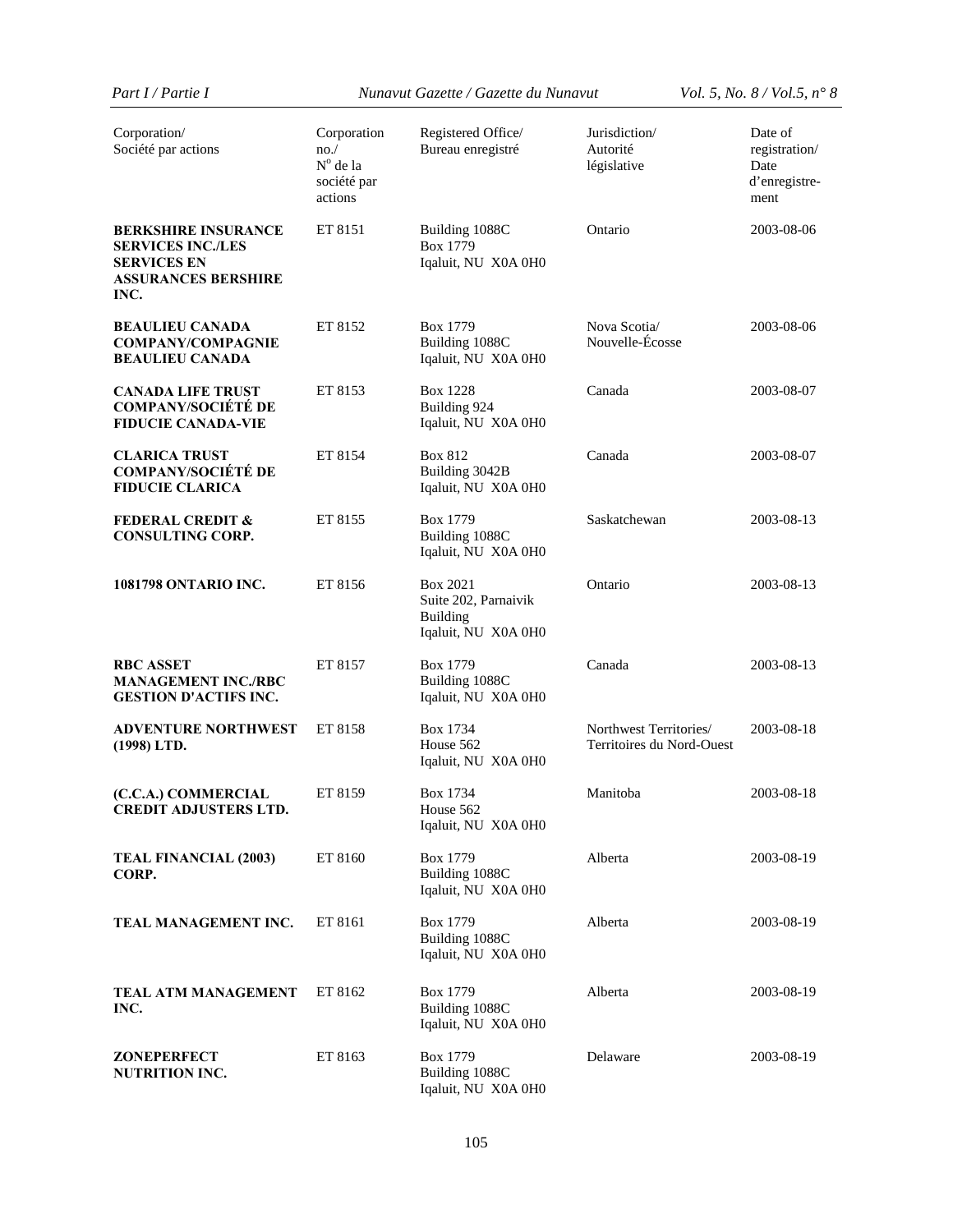#### **NOTICES OF CHANGE OF NAME OF EXTRA-TERRITORIAL CORPORATIONS (subsection 289(4)): AVIS DE CHANGEMENT DE DÉNOMINATION SOCIALE DE SOCIÉTÉS PAR ACTIONS EXTRATERRITORIALES [paragraphe 289(4)] :**

| Name of corporation/<br>Dénomination sociale de la société<br>par actions                                      | Corporation no./<br>$No$ de la société<br>par actions | New name of corporation/<br>Nouvelle dénomination sociale de la<br>société par actions                  | Effective<br>date/<br>Date de prise<br>d'effet |
|----------------------------------------------------------------------------------------------------------------|-------------------------------------------------------|---------------------------------------------------------------------------------------------------------|------------------------------------------------|
| <b>EDUCATION FUND SERVICES INC.</b>                                                                            | ET 7188                                               | <b>CHILDREN'S EDUCATION</b><br><b>FUNDS INC./FONDS D'ÉTUDES</b><br><b>POUR LES ENFANTS INC.</b>         | 2003-08-07                                     |
| AIR CANADA REGIONAL INC./AIR<br>CANADA RÉGIONAL INC.                                                           | ET 7222                                               | <b>JAZZ AIR INC.</b>                                                                                    | 2003-08-18                                     |
| DEALERACCESS CANADA INC.                                                                                       | ET 7279                                               | <b>DEALERACCESS CANADA</b><br><b>INC./AUTOACCES CANADA</b><br>INC.                                      | 2003-08-07                                     |
| <b>CMG-WORLDSOURCE FINANCIAL</b><br><b>SERVICES INC./SERVICES</b><br><b>FINANCIERS CMG-WORLDSOURCE</b><br>INC. | ET 7603                                               | <b>WORLDSOURCE FINANCIAL</b><br><b>MANAGEMENT INC//GESTION</b><br><b>FINANCIÈRE WORLDSOURCE</b><br>INC. | 2003-08-06                                     |

#### **NOTICES OF AMALGAMATION OF EXTRA-TERRITORIAL CORPORATIONS (subsection 290(2)): AVIS DE FUSION DE SOCIÉTÉS PAR ACTIONS EXTRATERRITORIALES [paragraphe 290(2)] :**

| Corporation/<br>Société par actions                                                      | Corporation no./<br>$No$ de la société<br>par actions | Amalgamating corporations/<br>Sociétés par actions<br>fusionnées                                                    | Date of<br>amalgamation/<br>Date de la<br>fusion |
|------------------------------------------------------------------------------------------|-------------------------------------------------------|---------------------------------------------------------------------------------------------------------------------|--------------------------------------------------|
| <b>O-1 CANADA CORP.</b>                                                                  | ET 8142                                               | <b>O-1 CANADA CORP.</b>                                                                                             | 2003-04-29                                       |
| <b>DANONE WATERS OF NORTH</b><br>AMERICA INC./LES EAUX DANONE<br>D'AMÉRIQUE DU NORD INC. | ET 8144                                               | <b>DANONE WATERS OF</b><br><b>NORTH AMERICA</b><br><b>INC./LES EAUX</b><br><b>DANONE D'AMÉRIQUE</b><br>DU NORD INC. | 2003-01-27                                       |

#### GOVERNMENT NOTICES (MISCELLANEOUS) / AVIS DU GOUVERNEMENT (DIVERS)

#### **EVIDENCE ACT LOI SUR LA PREUVE**

Appointments and reappointments (R) of Commissioners for Oaths: Nominations et renominations (R) de commissaires aux serments :

COREY, Grant S<br>
Cambridge Bay<br>
Cambridge Bay<br>
Cambridge Bay OMILGOETAK, Alice K RENNIE, Rose Iqaluit